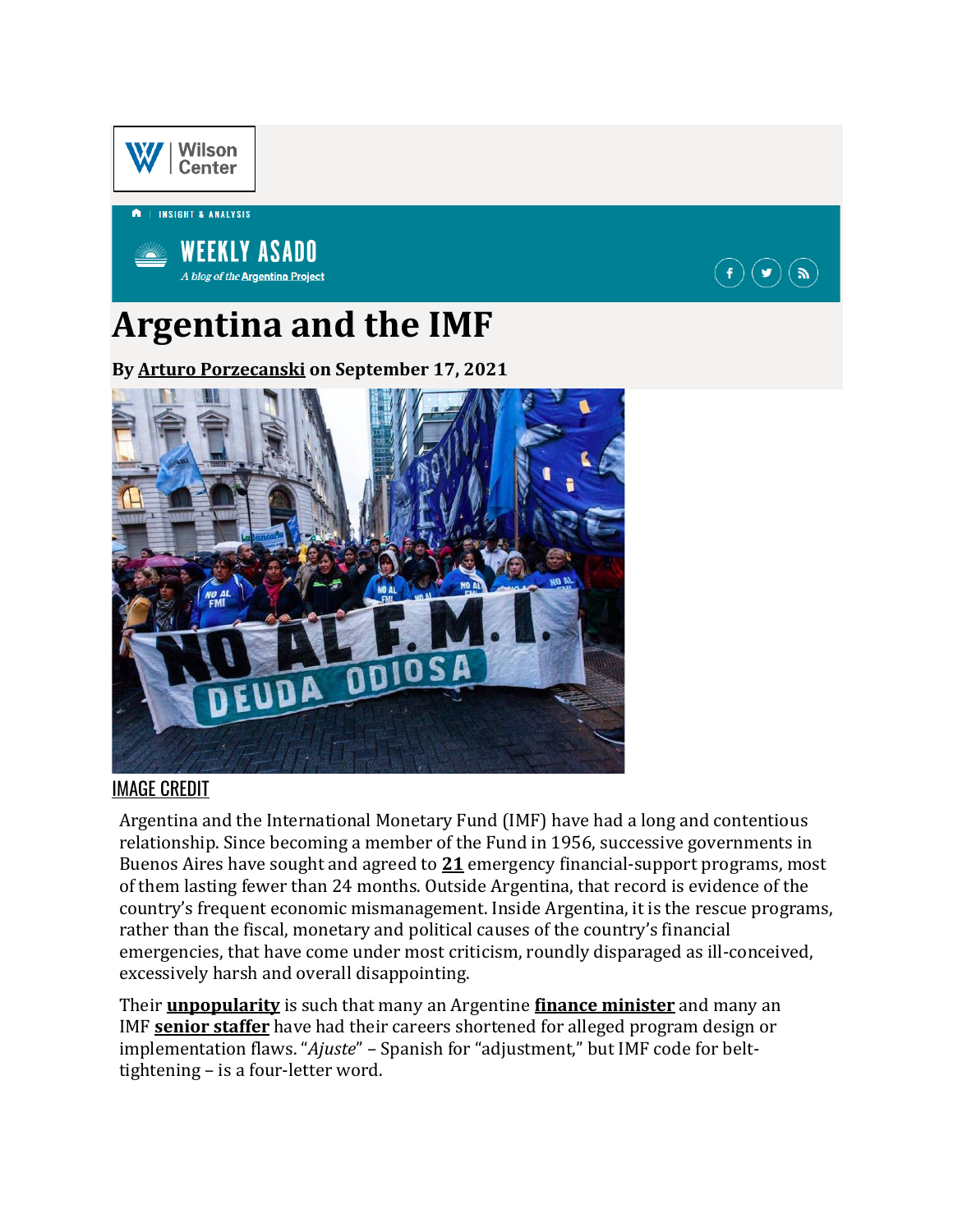The Argentina-IMF relationship has been simmering as of late, but it will come to a boil early next year over the repayment of a huge and **[controversial](https://www.ft.com/content/b90e9fdd-d8ae-421f-9a40-380305ed811a?utm_medium=email&utm_campaign=lap&utm_source=newsletter&emci=dedbbe3c-0a17-ec11-981f-501ac57ba3ed&emdi=ea000000-0000-0000-0000-000000000001&ceid=)** loan granted to the predecessor government of Mauricio Macri that was disbursed between mid-2018 and mid-2019. The first two principal repayments come due next week and in December, totaling \$3.8 billion, and it **[has been](https://www.a24.com/politica/en-casa-rosada-sostienen-el-mensaje-cristina-el-fmi-se-paga-y-no-habra-default-2021-n849782?utm_medium=email&utm_campaign=lap&utm_source=newsletter&emci=dedbbe3c-0a17-ec11-981f-501ac57ba3ed&emdi=ea000000-0000-0000-0000-000000000001&ceid=)** the government's intention to pay. After all, Argentina recently received from the Fund **[its share](https://www.argentina.gob.ar/noticias/argentina-recibio-usd-4334-millones-en-deg-del-fmi?utm_medium=email&utm_campaign=lap&utm_source=newsletter&emci=dedbbe3c-0a17-ec11-981f-501ac57ba3ed&emdi=ea000000-0000-0000-0000-000000000001&ceid=)** – \$4.3 billion – of a worldwide distribution of IMF-issued electronic credits, known as Special Drawing Rights, exchangeable for any national currency or purpose.

This windfall is part of a **[global effort](https://www.imf.org/en/News/Articles/2021/08/23/pr21248-imf-managing-director-announces-the-us-650-billion-sdr-allocation-comes-into-effect?utm_medium=email&utm_campaign=lap&utm_source=newsletter&emci=dedbbe3c-0a17-ec11-981f-501ac57ba3ed&emdi=ea000000-0000-0000-0000-000000000001&ceid=)** to provide funding to the world's governments to cover costs associated with their pandemic response. In many low- and middle-income countries, the credit will likely underwrite the expense of COVID-19 vaccine imports and other public health and social measures, but the plan is for Argentina to use this gift to meet its upcoming installments to the IMF.

However, the repayments to the IMF scheduled for next year and beyond are another matter. They **[total about](https://www.argentina.gob.ar/sites/default/files/deuda_publica_31-03-2021.xlsx?utm_medium=email&utm_campaign=lap&utm_source=newsletter&emci=dedbbe3c-0a17-ec11-981f-501ac57ba3ed&emdi=ea000000-0000-0000-0000-000000000001&ceid=)** \$18 billion in 2022, \$19 billion in 2023 and \$5 billion in the first half of 2024 – \$46 billion altogether from mid-2021 to mid-2024, plus accrued interest. There **[is neither](https://www.dw.com/en/why-argentina-needs-more-help-with-its-huge-debt/a-57506421?utm_medium=email&utm_campaign=lap&utm_source=newsletter&emci=dedbbe3c-0a17-ec11-981f-501ac57ba3ed&emdi=ea000000-0000-0000-0000-000000000001&ceid=)** political support nor fiscal savings to pay those sums without significant new external funding.

Beyond having defaulted on its obligations to bondholders last year in order to obtain better terms, Argentina is now showing a reluctance to keep up with its payments due to foreign governmental entities. In May, Argentina was supposed to pay a little over \$2 billion to a variety of official foreign aid and export-finance agencies **[represented](https://clubdeparis.org/?utm_medium=email&utm_campaign=lap&utm_source=newsletter&emci=dedbbe3c-0a17-ec11-981f-501ac57ba3ed&emdi=ea000000-0000-0000-0000-000000000001&ceid=)** by the Paris Club. It failed to do so, **[claiming](https://www.batimes.com.ar/news/economy/guzman-confirms-argentina-has-reached-deal-with-paris-club.phtml?utm_medium=email&utm_campaign=lap&utm_source=newsletter&emci=dedbbe3c-0a17-ec11-981f-501ac57ba3ed&emdi=ea000000-0000-0000-0000-000000000001&ceid=)** it didn't have dollars to spare. To avoid default, in June the government **[reached a deal](https://www.reuters.com/world/americas/paris-club-creditor-group-says-argentina-able-avoid-july-default-2021-06-23/?utm_medium=email&utm_campaign=lap&utm_source=newsletter&emci=dedbbe3c-0a17-ec11-981f-501ac57ba3ed&emdi=ea000000-0000-0000-0000-000000000001&ceid=)** with the Paris Club to pay less than one-fifth of that amount between now and March 2021, with the rest to be determined.

That brinksmanship must have discomfited the Fund. After all, the \$2 billion Argentina owes Paris Club creditors is small change compared to its IMF debt, and it should have been affordable. Consider that during January-July of this year, **[Argentina earned](https://www.indec.gob.ar/uploads/informesdeprensa/ica_08_215AF7148CA8.pdf?utm_medium=email&utm_campaign=lap&utm_source=newsletter&emci=dedbbe3c-0a17-ec11-981f-501ac57ba3ed&emdi=ea000000-0000-0000-0000-000000000001&ceid=)** on average \$6 billion *per month* from merchandise exports, yielding significant tax revenues that could have covered the Paris Club debt.

From the day they came into office in December 2019, President Alberto Fernández and his finance minister, Martín Guzmán, have made it plain to the IMF that they would seek a new loan large enough to cover the payments on the Macri-era bailout. (The IMF does not reprofile its own loans, so that is not an alternative.) The two sides have been exchanging views from time to time, but the country's powerful vice president, Cristina Fernández de Kirchner, has been vocal in denouncing the IMF and **[blocked](https://www.ft.com/content/78b08f12-7b78-4ecd-8e64-a717f8a43e09?utm_medium=email&utm_campaign=lap&utm_source=newsletter&emci=dedbbe3c-0a17-ec11-981f-501ac57ba3ed&emdi=ea000000-0000-0000-0000-000000000001&ceid=)** any attempt to finalize an accord before the November 14 midterm elections.

Given Argentina's poor investment climate, chronically bleeding fiscal accounts, high inflation (averaging 45% annually during the past three years), anemic economic growth and deepening poverty, Fund staff reportedly advocate significant fiscal, monetary and structural reforms. "A credible and strong macroeconomic and structural plan that can be supported by the international community is needed," a **[recent IMF](https://www.imf.org/-/media/Files/Publications/ESR/2021/English/text.ashx?utm_medium=email&utm_campaign=lap&utm_source=newsletter&emci=dedbbe3c-0a17-ec11-981f-501ac57ba3ed&emdi=ea000000-0000-0000-0000-000000000001&ceid=) report** urged.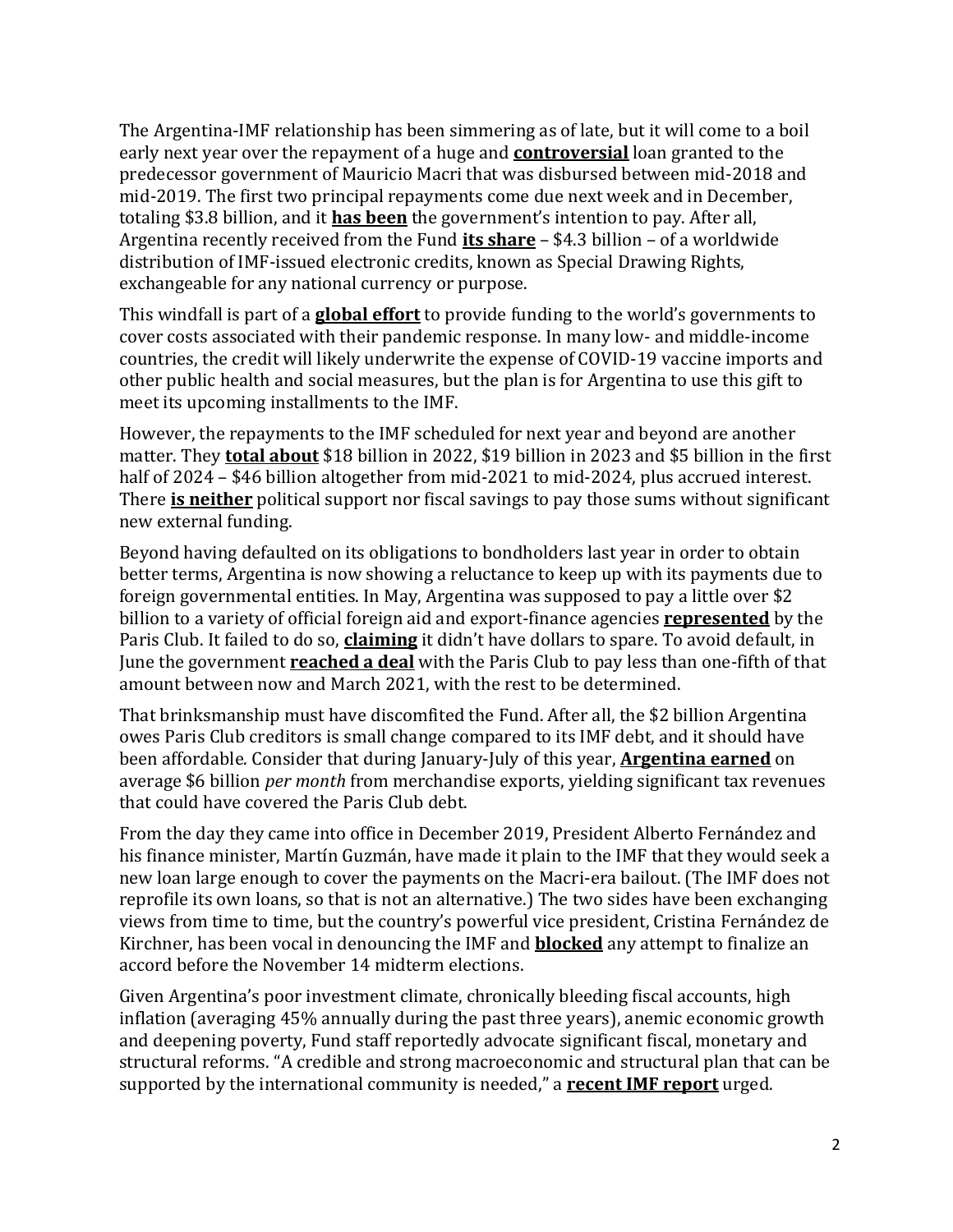And rightly so: for Argentina's sake and for the Fund's own financial health, the IMF should insist that the government adopt sensible policy initiatives to improve its fiscal accounts and international competitiveness, thereby regaining the confidence of local and foreign investors. Otherwise, the funds needed to pay down the IMF's next loan will never be generated, and the Fund would be throwing good money after bad.

Nevertheless, there is little appetite within the Peronist ruling coalition for cuts to bloated government spending, including a multitude of welfare schemes and costly subsidies to consumers of public utilities; tax reforms to lessen the crushing burden on farms and industries; deregulatory initiatives and private-property protections to improve the business climate; or a tighter monetary policy to reduce galloping inflation, despite price and currency controls.

Complicating matters is the governing coalition's **[unexpectedly poor](https://www.bloomberg.com/news/articles/2021-09-13/argentina-s-ruling-coalition-dealt-big-blow-in-primary-election?utm_medium=email&utm_campaign=lap&utm_source=newsletter&emci=dedbbe3c-0a17-ec11-981f-501ac57ba3ed&emdi=ea000000-0000-0000-0000-000000000001&ceid=)** performance in primary congressional elections last Sunday. Peronist candidates attracted far fewer voters than did opposition candidates belonging to the coalition that Macri led in 2015. This included many congressional districts traditionally loyal to Peronism, such as the Province of Buenos Aires, which holds more than a third of the country's electorate. If the population were to maintain its revealed preferences until the elections in mid-November, the Peronists would lose not only their advantage in the lower house, but also their decades-long majority in the senate.

The **[question now](https://www.reuters.com/world/americas/argentina-primary-defeat-puts-peronists-tough-spot-policy-2021-09-13/?utm_medium=email&utm_campaign=lap&utm_source=newsletter&emci=dedbbe3c-0a17-ec11-981f-501ac57ba3ed&emdi=ea000000-0000-0000-0000-000000000001&ceid=)** is whether Alberto Fernández will adopt more sensible economic policies to win back independent and absentee voters, or if he will double down on populist policies to fire up his base. The former approach would ease the path to an agreement with the IMF, while the latter would complicate the negotiations in Washington.

Chances are that Fernández will open the fiscal and monetary spigots during the next two months to put more money in people's pockets. It is likely that his government will **[quickly approve](https://www.ambito.com/economia/presupuesto/shock-anuncios-jubilaciones-salario-minimo-programa-sociales-y-evaluan-un-ife-segmentado-n5279065?utm_medium=email&utm_campaign=lap&utm_source=newsletter&emci=dedbbe3c-0a17-ec11-981f-501ac57ba3ed&emdi=ea000000-0000-0000-0000-000000000001&ceid=)** hikes in pensions, subsidies and support payments under various social programs. Moreover, it will probably support a bill to force upward wage readjustments in the private and public sectors, one that has just **[been introduced](https://www.ambito.com/politica/salarios/el-frente-todos-presento-un-proyecto-subir-los-decreto-n5279140?utm_medium=email&utm_campaign=lap&utm_source=newsletter&emci=dedbbe3c-0a17-ec11-981f-501ac57ba3ed&emdi=ea000000-0000-0000-0000-000000000001&ceid=)** in the lower house by Peronist lawmakers.

Once the midterm elections have passed, however, and regardless of their outcome, the direction of public policies could change. This possibility opens up three scenarios for Argentina's quest for another outsized loan from the Fund, under the **[Extended Fund](https://www.imf.org/en/About/Factsheets/Sheets/2016/08/01/20/56/Extended-Fund-Facility?utm_medium=email&utm_campaign=lap&utm_source=newsletter&emci=dedbbe3c-0a17-ec11-981f-501ac57ba3ed&emdi=ea000000-0000-0000-0000-000000000001&ceid=)  [Facility](https://www.imf.org/en/About/Factsheets/Sheets/2016/08/01/20/56/Extended-Fund-Facility?utm_medium=email&utm_campaign=lap&utm_source=newsletter&emci=dedbbe3c-0a17-ec11-981f-501ac57ba3ed&emdi=ea000000-0000-0000-0000-000000000001&ceid=)** (EFF), that would cover most of the huge payments to the IMF due in 2022-24.

**First scenario:** Early next year, the government decides to change course and adopts an emergency economic stabilization and structural reform plan that not only passes muster with the IMF, but also attracts the support of at least some opposition deputies and senators. (By recent law, any program with the IMF **[must be approved](https://www.lanacion.com.ar/politica/diputados-sanciono-ley-limita-toma-deuda-fmi-nid2599407/?utm_medium=email&utm_campaign=lap&utm_source=newsletter&emci=dedbbe3c-0a17-ec11-981f-501ac57ba3ed&emdi=ea000000-0000-0000-0000-000000000001&ceid=)** by the legislature.) Equally important, the stabilization plan induces investor confidence and improves the government's access to the voluntary capital markets, allowing for reduced dependence on central bank financing of any remaining fiscal borrowing requirements.